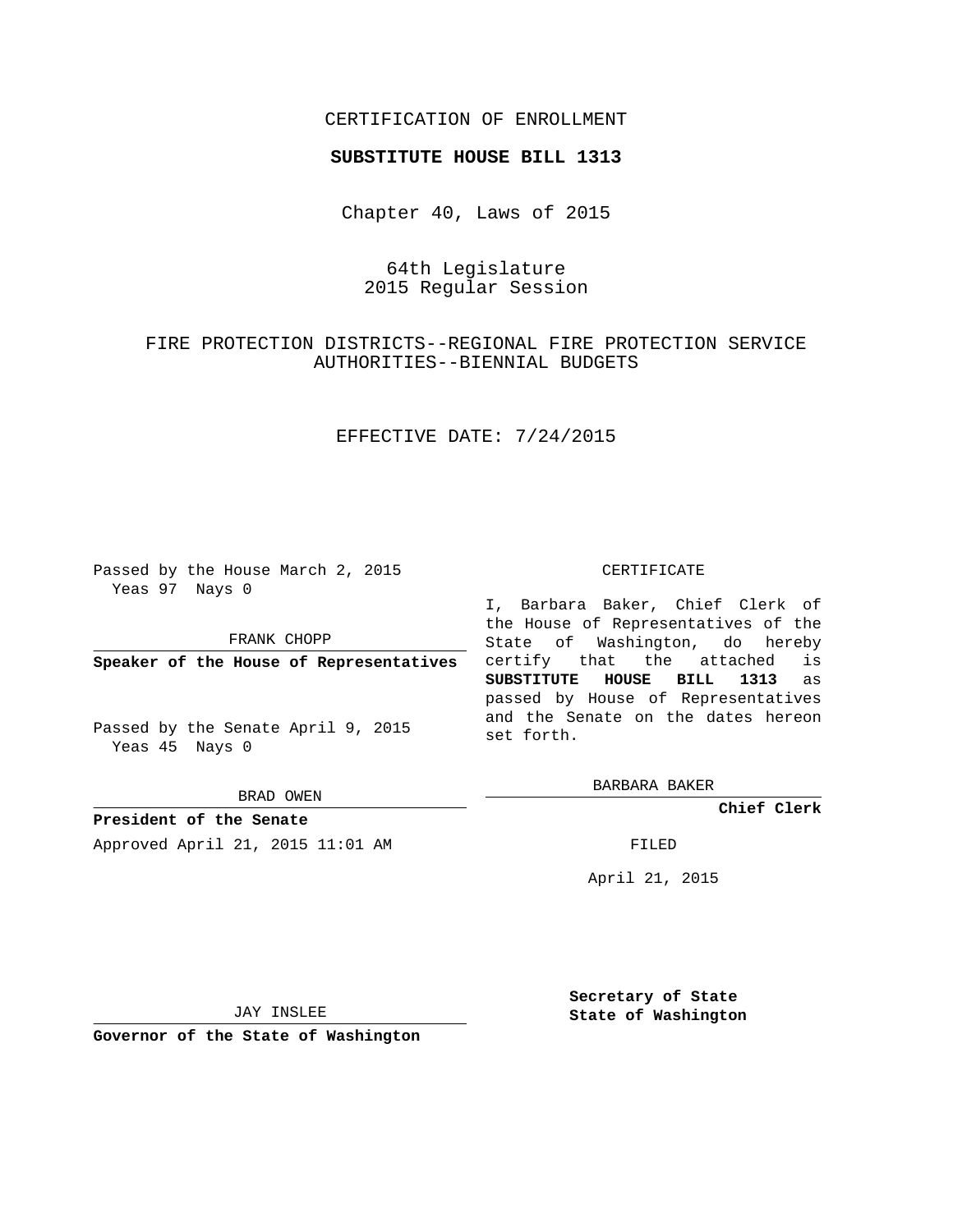## **SUBSTITUTE HOUSE BILL 1313**

Passed Legislature - 2015 Regular Session

**State of Washington 64th Legislature 2015 Regular Session**

**By** House Local Government (originally sponsored by Representatives Zeiger, Fey, Stambaugh, Takko, Van De Wege, Stokesbary, Griffey, and Reykdal)

READ FIRST TIME 02/09/15.

 AN ACT Relating to granting fire protection districts and regional fire protection service authorities biennial budget authority; amending RCW 52.16.030; and adding a new section to 4 chapter 52.26 RCW.

5 BE IT ENACTED BY THE LEGISLATURE OF THE STATE OF WASHINGTON:

6 **Sec. 1.** RCW 52.16.030 and 1989 c 63 s 25 are each amended to 7 read as follows:

 (1) Annually after the county board or boards of equalization of the county or counties in which the district is located have equalized the assessments for general tax purposes in that year, the secretary of the district shall prepare and certify a budget of the requirements of each district fund, and deliver it to the county legislative authority or authorities of the county or counties in which the district is located in ample time for the tax levies to be 15 made for district purposes.

16 (2) In lieu of adopting an annual budget, a fire protection 17 district may adopt a biennial budget with a mid-biennium review and 18 modification for the second year of the biennium.

19 NEW SECTION. **Sec. 2.** A new section is added to chapter 52.26 20 RCW to read as follows: